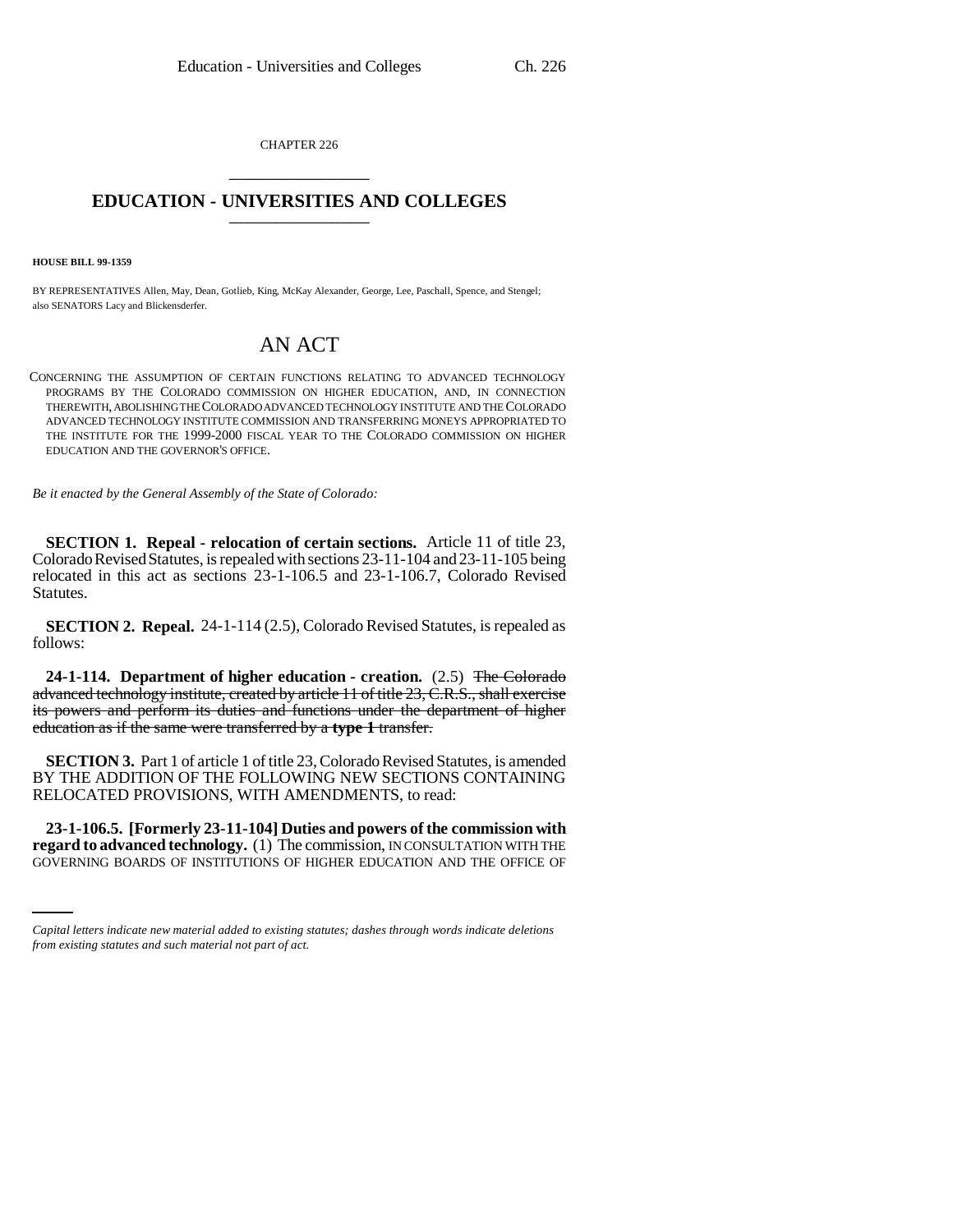INNOVATION AND TECHNOLOGY CREATED IN THE OFFICE OF THE GOVERNOR, shall:

(a) Establish priorities for the distribution of equipment and moneys available to the institute INSTITUTIONS OF HIGHER EDUCATION according to its assessment of the long-range goals and capabilities of state SUCH institutions; of higher education;

(b) Establish a system to determine INTEGRATE the needs of advanced technology industries in THE state institutions of higher education with a view to promoting and increasing technology transfer between academic research programs and advanced technology industries WITH THE COMMISSION'S OVERALL MASTER PLAN PROCESS AND ACADEMIC PLANNING PROCESS;

(c) FACILITATE TECHNOLOGY TRANSFERS AND COOPERATION BETWEEN ACADEMIC RESEARCH PROGRAMS AND ADVANCED TECHNOLOGY INDUSTRIES;

(c) (d) Make distribution of DISTRIBUTE equipment and moneys among such institutions OF HIGHER EDUCATION based upon its established priorities ESTABLISHED PURSUANT TO PARAGRAPH (a) OF THIS SUBSECTION (1);

(2) Additionally, the commission shall:

(a) Administer the flow of equipment and moneys available to the institute by the use of individual institutional accounting structures;

 $\langle \theta \rangle$  (e) Receive annual reports from the various institutions of higher education on the use of allocated funds and equipment AND MONEYS.

(2) THE PRIORITIES ESTABLISHED PURSUANT TO PARAGRAPH (a) OF SUBSECTION (1) OF THIS SECTION SHALL TAKE INTO ACCOUNT THE FOLLOWING OBJECTIVES:

(a) AVOIDING UNNECESSARY DUPLICATION OF PROGRAMS, PARTICULARLY AT THE GRADUATE LEVEL OF INSTRUCTION;

(b) ESTABLISHING CENTERS OF EXCELLENCE IN RESEARCH AND TEACHING FOR SPECIALTIES AT VARIOUS CAMPUSES OF THE INSTITUTIONS OF HIGHER EDUCATION, SUBJECT TO AVAILABLE APPROPRIATIONS;

(c) CONSIDERING INDUSTRY NEEDS FOR TECHNICAL TRAINING AT THE ASSOCIATE, BACCALAUREATE, AND GRADUATE LEVELS AND FOR IN-SERVICE AND CONTINUING EDUCATION;

(d) ENCOURAGING COOPERATION AMONG INSTITUTIONS OF HIGHER EDUCATION AND LOCAL COMMUNITIES AND OTHER GOVERNMENTAL ENTITIES;

(e) DEVELOPING THE NECESSARY INFRASTRUCTURE TO SUPPORT DISTANCE LEARNING, TELEMEDICINE, ECONOMIC DEVELOPMENT, AND ENHANCED CITIZEN ACCESS. THE COMMISSION SHALL WORK COOPERATIVELY WITH THE CHIEF TECHNOLOGY OFFICER IN THE OFFICE OF INNOVATION AND TECHNOLOGY IN THE DEVELOPMENT OF SUCH NECESSARY INFRASTRUCTURE.

(f) INCREASING EFFICIENCY IN FUNDING THROUGH ELIMINATION OF COSTLY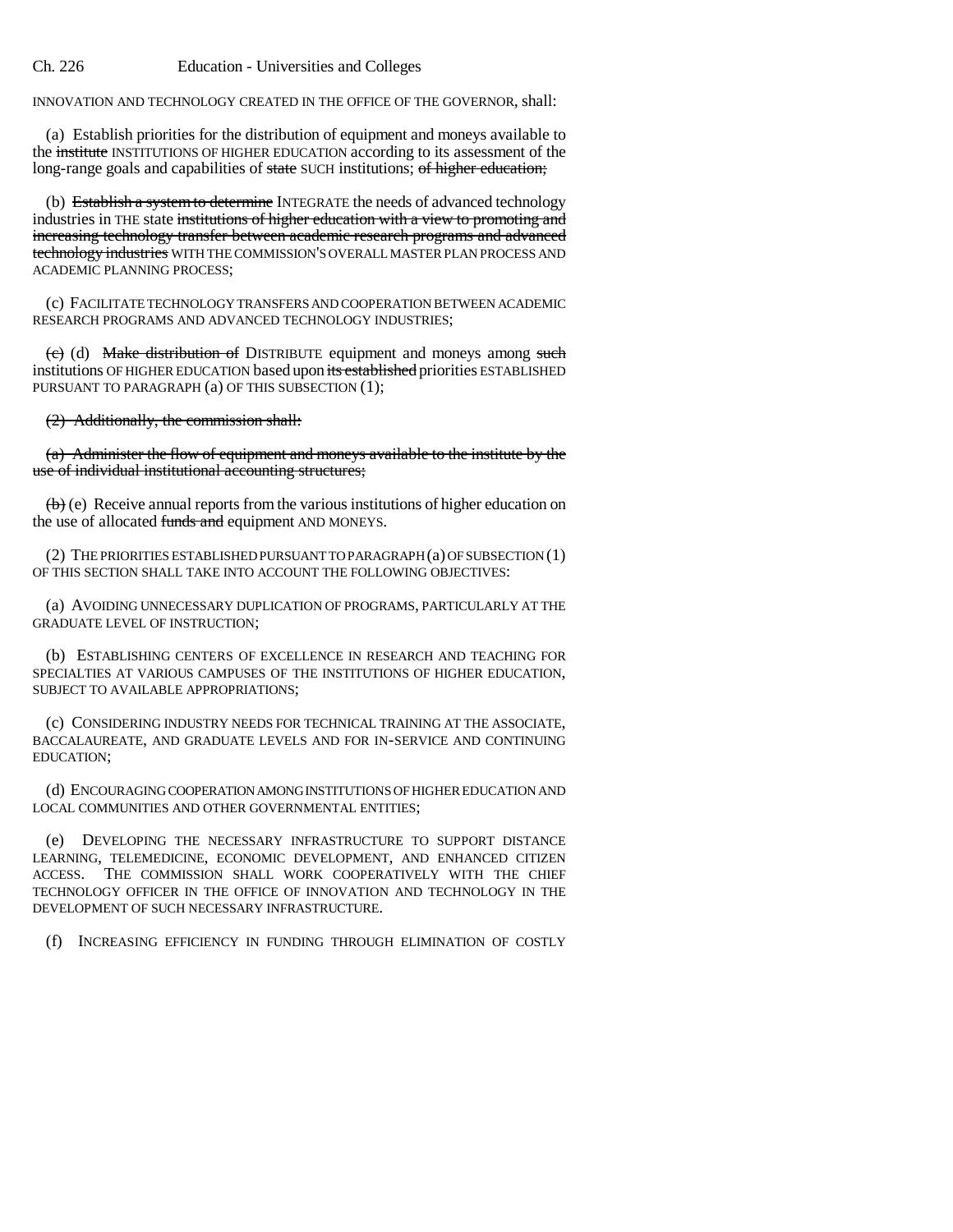DUPLICATION AND GAPS IN INFRASTRUCTURE THAT CAUSE THE MISUSE OF STATE RESOURCES.

(3) In conjunction with institutions of higher education, the commission shall MAY promote and establish research centers and, in connection with the administration and operation of any such centers established in cooperation with institutions of higher education, the commission may:

(a) Enter into any contract or agreement not inconsistent with this article for the benefit of the centers;

(b) With the approval of the Colorado commission on higher education, Purchase, lease, trade, or otherwise hold real or personal property, whether tangible or intangible;

(c) In conjunction with institutions of higher education, appoint professional and support staff to work in and administer the centers OR JOINTLY ADMINISTER SUCH CENTERS; AND

(d) Procure insurance.

Jointly administer and govern established centers in conjunction with institutions of higher education.

(4) (a) The commission is specifically empowered to receive and expend grants, gifts, and bequests, specifically including state and federal funds and other funds available, to the institute and to contract with the United States and any other legal entities with respect thereto. The commission, may accept or provide, within the limitations of its budget, matching funds wherever grants, gifts, bequests, and contractual assistance are available on such basis.

(b) Contributions of advanced technology equipment, grants, gifts, or bequests from private sources, including but not limited to advanced technology companies, individuals, and foundations, to the institute may be designated BY THE COMMISSION to a specific institution of higher education or may be nondesignated.

(c) Any nondesignated equipment, grants, gifts, or bequests received by the institute may be utilized for advanced technology research at institutions of higher education and for maintaining state-of-the-art laboratory equipment at such institutions.

(d) Contributions of advanced technology equipment, grants, gifts, or bequests from private sources, including but not limited to advanced technology companies, individuals, and foundations, to the institute may be designated BY THE COMMISSION to research centers in the fields of advanced technology research. set forth in section  $23 - 11 - 102(2)$ .

(5) The priorities established pursuant to paragraph (c) of subsection (1) of this section shall take into account the following objectives:

(a) The avoidance of unnecessary duplication of programs, particularly at the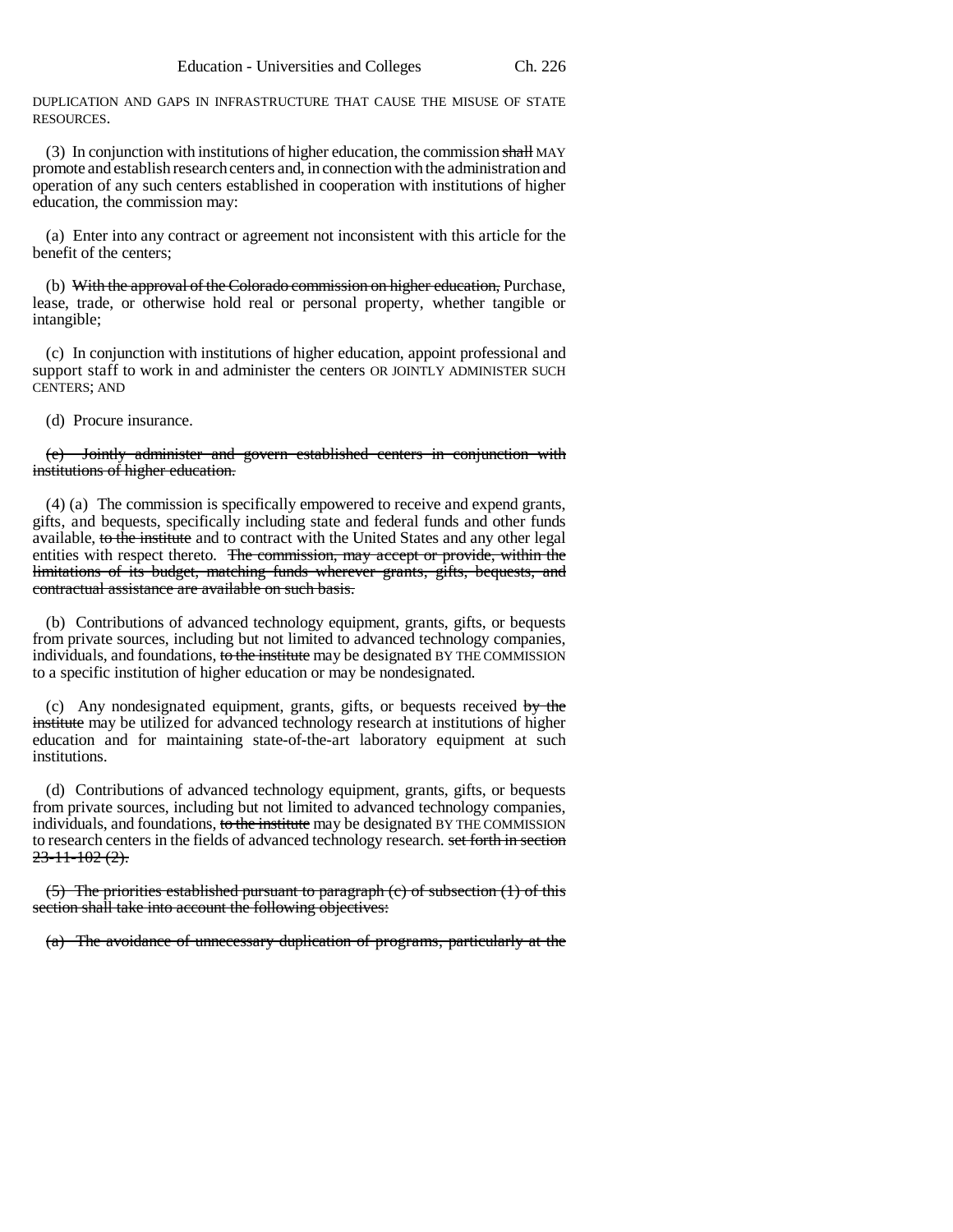graduate level of instruction;

(b) The establishment of centers of excellence in research and teaching for specialties at various campuses of the institutions, subject to available appropriations;

(c) The consideration of industry needs for technical training and associate degree, baccalaureate level, and graduate level training and for in-service and continuing education provided by postsecondary education.

(d) The determination of the types of equipment needed for developing the electronics engineering and computer science phase of the institute, where various types of equipment should be located, and whether the equipment will need to be purchased by the state or whether industry will be willing to provide such equipment;

(e) The coordination of proposals emerging from the role and mission of the institute with the program approval process of the Colorado commission on higher education.

(f) The primary importance of the creation of research centers pursuant to section  $23 - 11 - 102$  (2).

 $(6)$  (5) The commission may appoint advisory committees or individuals to advise and assist the commission and suggest solutions for the problems and needs of advanced technology industries and institutions of higher education.

 $(7)$  (6) The commission shall cooperate WORK COOPERATIVELY WITH THE CHIEF TECHNOLOGY OFFICER IN THE OFFICE OF INNOVATION AND TECHNOLOGY CREATED IN THE OFFICE OF THE GOVERNOR AND with the state board for community colleges and occupational education to promote the development and use of the Colorado customized training program created in section 23-60-306 to provide the skilled labor force required by advanced technology businesses establishing or expanding facilities in Colorado. No special appropriation shall be made for the purposes of this subsection  $(7)$  SUBSECTION  $(6)$  which shall be funded only through general appropriations to the Colorado advanced technology institute COMMISSION FOR ADVANCED TECHNOLOGY PROGRAMS.

(7) (a) ON JULY 1, 1999, ALL ITEMS OF PROPERTY, REAL AND PERSONAL, INCLUDING OFFICE FURNITURE AND FIXTURES, BOOKS, DOCUMENTS, AND RECORDS OF THE COLORADO ADVANCED TECHNOLOGY INSTITUTE AND THE COLORADO ADVANCED TECHNOLOGY COMMISSION ARE TRANSFERRED TO THE COLORADO COMMISSION ON HIGHER EDUCATION.

(b) ON AND AFTER JULY 1, 1999, WHENEVER THE COLORADO ADVANCED TECHNOLOGY INSTITUTE OR THE COLORADO ADVANCED TECHNOLOGY COMMISSION IS REFERRED TO OR DESIGNATED BY ANY CONTRACT OR OTHER DOCUMENT, SUCH REFERENCE OR DESIGNATION SHALL BE DEEMED TO APPLY TO THE COLORADO COMMISSION ON HIGHER EDUCATION. ALL CONTRACTS ENTERED INTO BY SAID INSTITUTE OR COMMISSION PRIOR TO JULY 1, 1999, ARE HEREBY VALIDATED, WITH THE COLORADO COMMISSION ON HIGHER EDUCATION SUCCEEDING TO ALL RIGHTS AND OBLIGATIONS UNDER SUCH CONTRACTS. ANY APPROPRIATION OF FUNDS TO SAID INSTITUTE FROM PRIOR FISCAL YEARS OPEN TO SATISFY OBLIGATIONS UNDER SUCH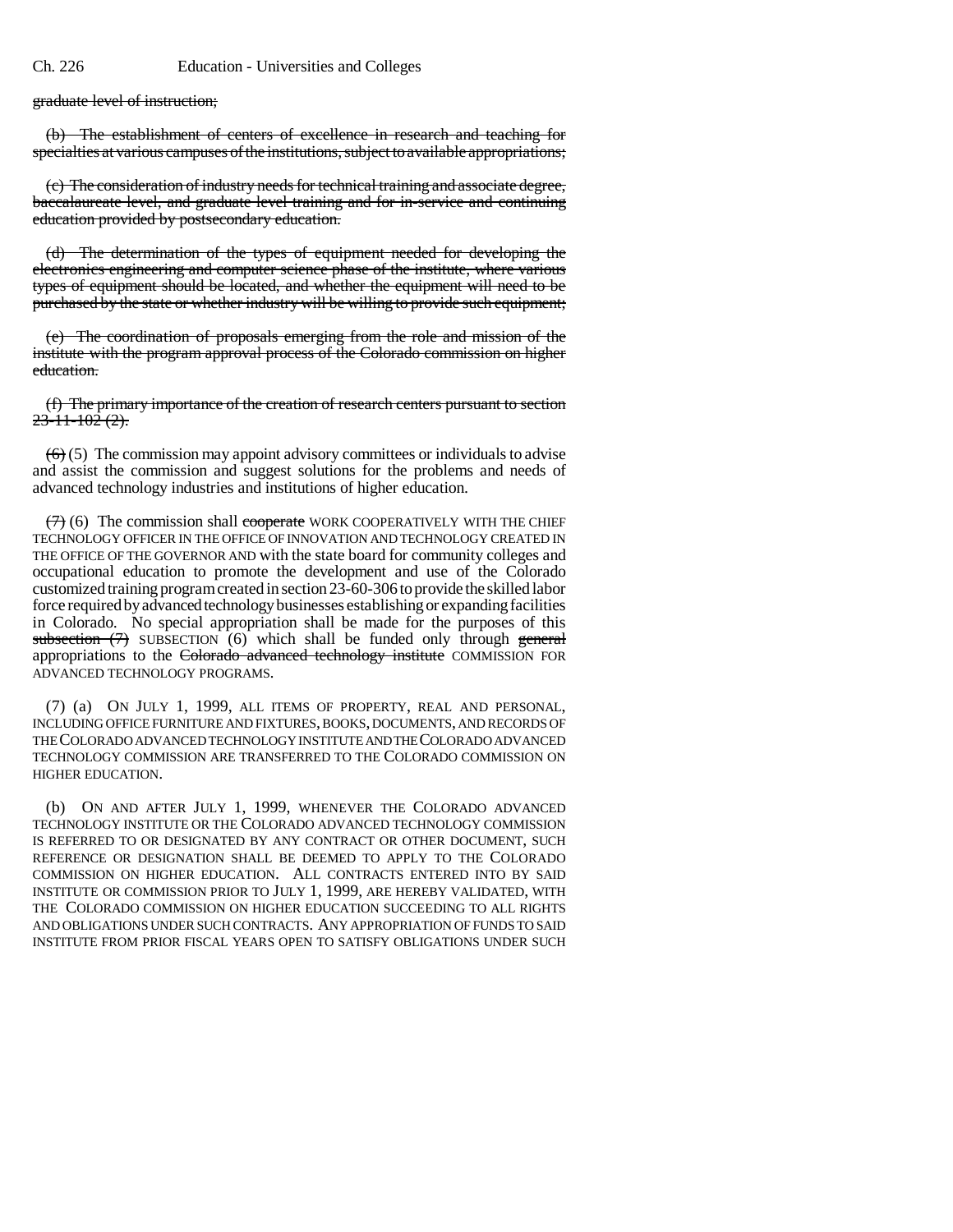CONTRACTS SHALL BE TRANSFERRED AND APPROPRIATED TO THE COLORADO COMMISSION ON HIGHER EDUCATION FOR THE PAYMENT OF SUCH OBLIGATIONS.

(8) In cooperation with the governing boards of state institutions of higher education the commission shall work to establish a network among institutional departments and programs having expertise in matters related to statewide economic development with a view to the development of advanced technology industries in locations severely depressed as a result of the decline in traditional agricultural and natural resource industries. Through the network established pursuant to this subsection (8), the commission, in cooperation with the governing boards, shall encourage and coordinate programs of research and training in advanced technology fields for the benefit of economically depressed areas of the state.

(9) Pursuant to the provisions of section 23-5-121, the commission may incorporate one or more private nonprofit corporations under articles 121 to 137 of title 7, C.R.S., for the purpose of developing discoveries and technology resulting from science and technology research at the institute.

**23-1-106.7. [Formerly 23-11-105] Duties and powers of the commission with respect to technology transfers.** (1) The commission, IN CONSULTATION WITH THE OFFICE OF INNOVATION AND TECHNOLOGY CREATED IN THE OFFICE OF THE GOVERNOR, shall:

(a) In all its program efforts, endeavor to facilitate the transfer of newly created technologies from the laboratory to the private sector for the start-up of new businesses, to add product lines to established firms, or to introduce technologies into mature industries in order to strengthen the state's existing economic base; AND

(b) The commission shall Assess the technology transfer potential of all academic programs targeted for investment and development.

(2) No special appropriation shall be made for the purposes of this section, which shall be funded only through general appropriations to the Colorado advanced technology institute COMMISSION FOR ADVANCED TECHNOLOGY PROGRAM COSTS.

**SECTION 4.** 23-1-102, Colorado Revised Statutes, is amended BY THE ADDITION OF A NEW SUBSECTION to read:

**23-1-102. Commission abolished - commission reestablished - terms of office - repeal.** (8) (a) NOTWITHSTANDING OTHER PROVISIONS OF THIS SECTION, ON OR AFTER JULY 1, 1999, THE GOVERNOR, WITH THE CONSENT OF THE SENATE, SHALL APPOINT TWO ADDITIONAL MEMBERS TO THE COMMISSION FOR TERMS ENDING ON JUNE 30, 2002; EXCEPT THAT ONE OF THE TWO ADDITIONAL MEMBERS SHALL BE APPOINTED FROM THE MEMBERSHIP OF THE COLORADO ADVANCED TECHNOLOGY INSTITUTE COMMISSION AS SUCH COMMISSION EXISTED PRIOR TO ITS ABOLITION ON JULY 1, 1999.

(b) THIS SUBSECTION (8) IS REPEALED, EFFECTIVE JULY 1, 2002.

**SECTION 5.** 23-1-110 (2), Colorado Revised Statutes, is amended to read: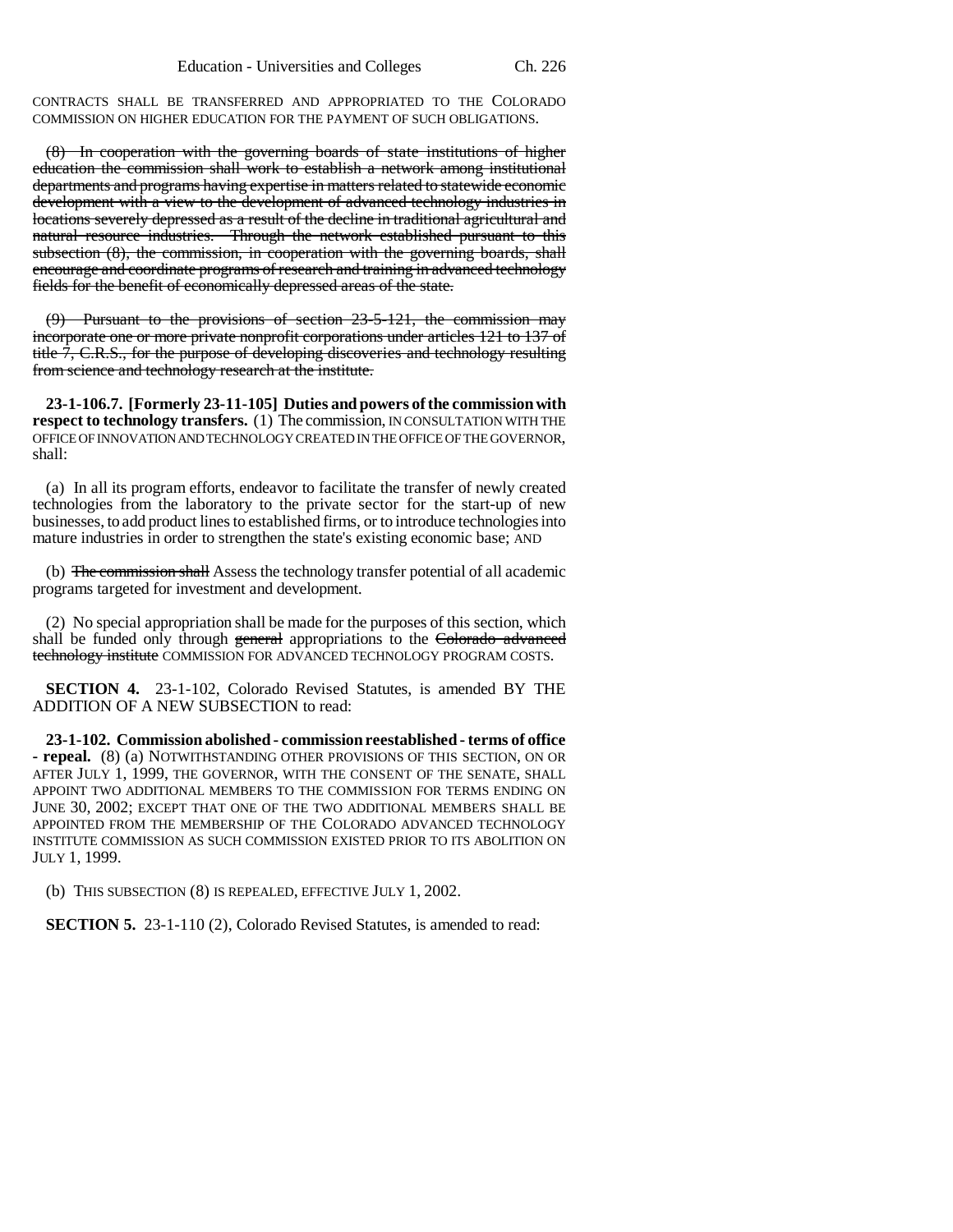**23-1-110. Organization, meetings, and staff.** (2) (a) The governor shall appoint, with the consent of the senate, an executive director qualified by substantial training and experience in the field of higher education. The executive director shall be the executive officer of the commission and the department of higher education, shall serve at the pleasure of the governor, and shall receive compensation commensurate with the duties of the office as determined by the governor. The duties and responsibilities of the executive director shall be discharged in accordance with the policies, procedures, and directives of the commission. The executive director shall employ such professional and clerical personnel as deemed necessary to carry out the duties and functions of the commission. Offices held by the executive director and professional personnel are declared to be educational in nature and not under the state personnel system.

(b) ON JULY 1, 1999, CERTAIN EMPLOYEES OF THE COLORADO ADVANCED TECHNOLOGY INSTITUTE PRIOR TO SAID DATE SHALL BE TRANSFERRED TO AND BECOME EMPLOYEES OF THE COMMISSION. ANY SUCH EMPLOYEES WHO ARE CLASSIFIED EMPLOYEES IN THE STATE PERSONNEL SYSTEM AT THE TIME OF THE TRANSFER SHALL RETAIN ALL RIGHTS TO THE PERSONNEL SYSTEM AND RETIREMENT BENEFITS PURSUANT TO THE LAWS OF THIS STATE, AND THEIR SERVICES SHALL BE DEEMED TO HAVE BEEN CONTINUOUS. ALL TRANSFERS AND ANY ABOLISHMENT OF POSITIONS IN THE STATE PERSONNEL SYSTEM SHALL BE MADE AND PROCESSED IN ACCORDANCE WITH STATE PERSONNEL SYSTEM LAWS AND REGULATIONS. THE TRANSFER OF EMPLOYEES PURSUANT TO THIS PARAGRAPH (b) SHALL BE MADE IN ACCORDANCE WITH THE PROVISIONS OF SECTION 12 OF HOUSE BILL 99-1359, ENACTED AT THE FIRST REGULAR SESSION OF THE SIXTY-SECOND GENERAL ASSEMBLY.

**SECTION 6.** 22-84-101, Colorado Revised Statutes, is amended to read:

**22-84-101. Legislative declaration.** The Colorado general assembly finds that the state in recent years has made a concerted effort to improve educational needs in the areas of mathematics, science, and technology through the "Pre-K-16 Mathematics, Science, and Technology Improvement Act of 1990", the Colorado advanced technology institute, the telecommunications advisory commission, programs for gifted and talented students, and standards-based education. The general assembly finds that, despite these programs, many of the state's best and brightest secondary school students go unchallenged in the areas of mathematics, science, and technology, which areas are critical to this state's future. The general assembly further finds that the traditional methods of providing education in mathematics, science, and technology may no longer be adequate to equip Colorado's students with the skills necessary to take advantage of the wide range of options available to them and the growing technological needs of the state. The general assembly therefore concludes that a magnet school for mathematics, science, and technology that develops as a cooperative effort between the public and private sectors and that utilizes advanced educational methods, including distance learning, may provide an environment in which all of Colorado's students could obtain the tools to take advantage of the growing range of opportunities available to them.

**SECTION 7.** 22-84-102 (2), Colorado Revised Statutes, is amended to read:

**22-84-102. Magnet school planning board - created - terms - compensation - sunset review - repeal.** (2) The magnet school planning board shall consist of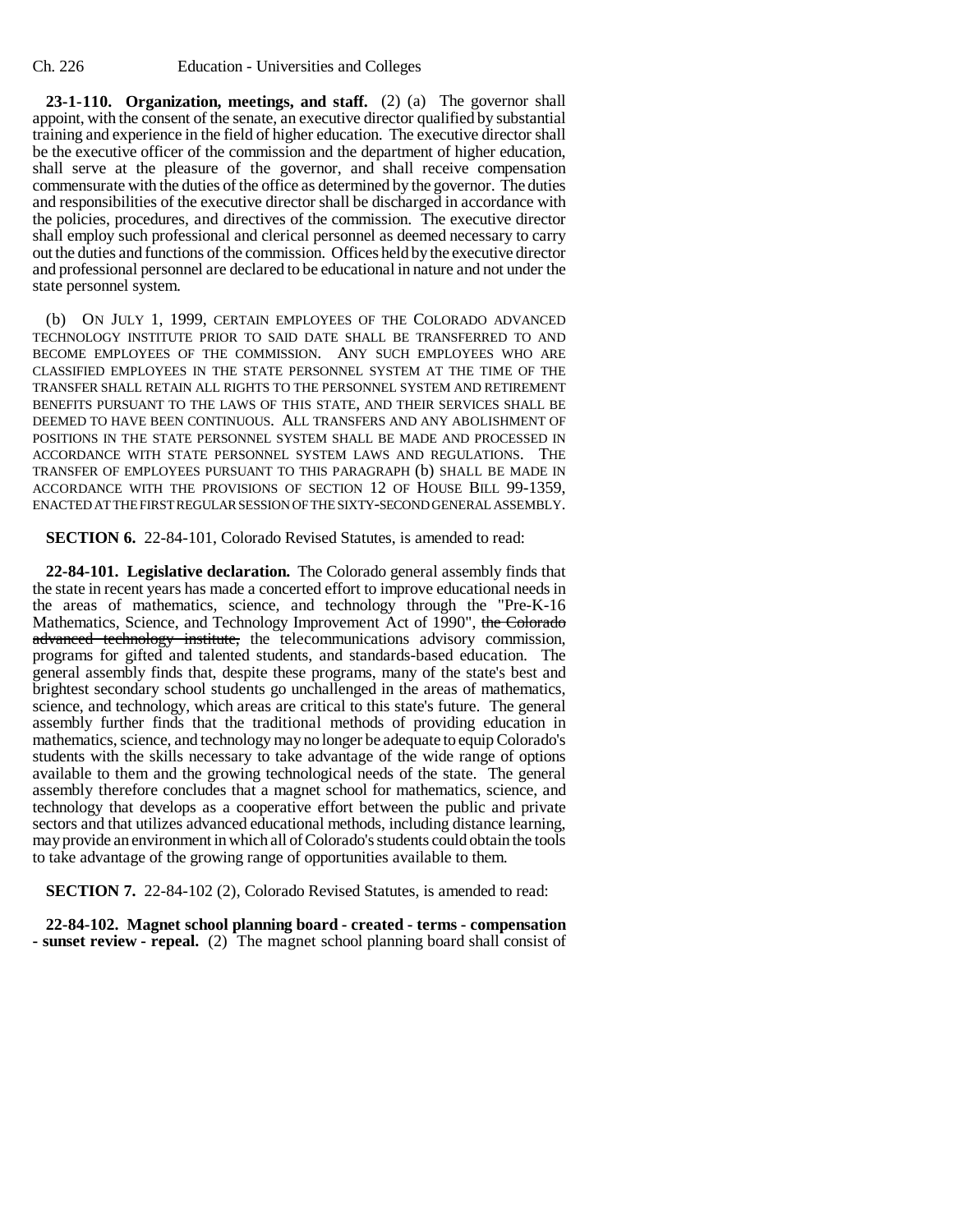eight SEVEN members as follows:

(a) The executive director of the Colorado commission on higher education or the executive director's designee;

(b) The executive director of the Colorado department of education or the executive director's designee;

(c) The executive officer of the state board for community colleges and occupational education or the executive officer's designee;

(d) The director of the systemic science initiative or the director's designee;

(e) One member appointed by the state board of education from the state special education advisory committee;

(f) One public secondary school classroom teacher appointed by the state board of education; AND

(g) One member appointed by the state board of education from the Colorado advanced technology institute commission who is employed in the private sector; and

(h) One member appointed by the state board of education from the telecommunications advisory commission who is employed in the private sector.

**SECTION 8.** 23-1-118 (6) (b), Colorado Revised Statutes, is amended to read:

**23-1-118. Commission directive - programs of excellence.** (6) (b) As to programs of excellence which relate to advanced technology, the commission, after consultation with the Colorado advanced technology institute commission established under section 23-11-103 and subject to available appropriations, shall allocate funds to the governing boards. The Colorado commission on higher education shall determine the proportion of the total appropriation made pursuant to paragraph (a) of this subsection (6) that shall be allocated to programs of excellence concerned with advanced technology.

**SECTION 9.** 23-5-121, Colorado Revised Statutes, is amended to read:

**23-5-121. Governing boards - authority to establish nonprofit corporations for developing discoveries and technology.** (1) The general assembly recognizes that the transfer of newly created technologies from university research to the private sector and the resulting potential creation and expansion of Colorado companies are essential to the economic growth of this state, promote the public good, and should be encouraged. The general assembly further recognizes that a valid public purpose will be furthered and a commitment to the economic growth of this state demonstrated by empowering the governing boards of the state-supported institutions of higher education and the Colorado advanced technology institute commission to establish nonprofit corporations to effect such a transfer and development and by empowering the governing boards of the state-supported institutions of higher education to cooperate with such entities as the Colorado advanced technology institute THE PRIVATE SECTOR.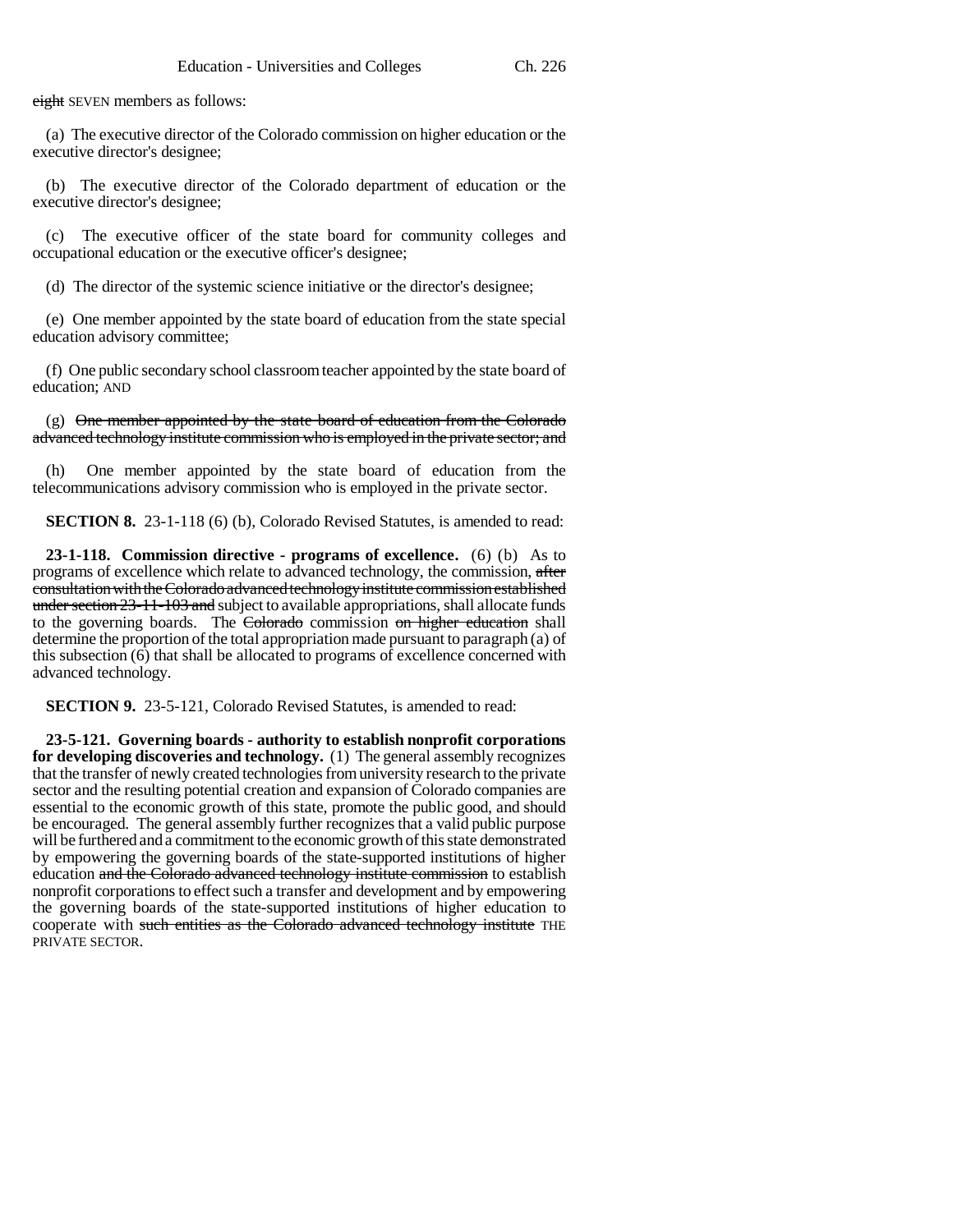(2) The governing board of any state-supported institution of higher education  $\sigma$ the Colorado advanced technology institute commission, referred to in this section as the "commission", may incorporate one or more private nonprofit corporations under articles 121 to 137 of title 7, C.R.S., for the purpose of developing discoveries and technology resulting from science and technology research at such state-supported institution of higher education. or the Colorado advanced technology institute, as appropriate. Such a corporation shall have all rights and powers of a private nonprofit corporation organized under the laws of this state and shall not be an agency of state government or a department or political subdivision thereof and shall not be subject to any provisions of law affecting only governmental or public entities; except that provisions as provided for in section 23-1-108 (1) (f) regarding affirmative action shall be followed. Any nonprofit corporation incorporated pursuant to the provisions of this subsection (2) by the Colorado advanced technology institute shall annually file with the general assembly a copy of the corporation's annual report.

(3) The governing board of any state-supported institution of higher education  $\sigma$ the commission may transfer to a corporation incorporated pursuant to subsection (2) of this section all rights to discoveries and technologies resulting from science and technology research at such state-supported institution of higher education. or at the Colorado advanced technology institute, as appropriate. Such transfer may be made in consideration of the corporation's undertaking to develop the technology for the benefit of the state-supported institution of higher education or the Colorado advanced technology institute, as appropriate, and the state. Any such rights to discoveries and technologies which THAT are transferred to the corporation by a governing board  $\sigma$ by the commission shall not be further transferred by the corporation without adequate consideration being received therefor.

(4) Prior to the transfer to a corporation incorporated pursuant to subsection (2) of this section of all rights to discoveries and technologies resulting from science and technology research at any state-supported institution of higher education, or the Colorado advanced technology institute the governing board of such state-supported institution of higher education or the commission, as appropriate, shall enter into an agreement with said corporation which THAT shall include the terms of financial remuneration due the institution.

(5) As a means of carrying out the purposes stated in this section, the governing board of any state-supported institution of higher education or the commission may, through one or more corporations incorporated pursuant to subsection (2) of this section:

(a) Own and license rights to products, technology, and scientific information;

(b) Own shares in corporations engaged in the development, manufacture, or marketing of products, technology, or scientific information under a license from the governing board or the commission or a corporation incorporated pursuant to subsection (2) of this section;

(c) Participate as the general partner or as a limited partner, either directly or through a subsidiary corporation formed for that purpose, in limited partnerships, general partnerships, or joint ventures engaged in the development, manufacture, or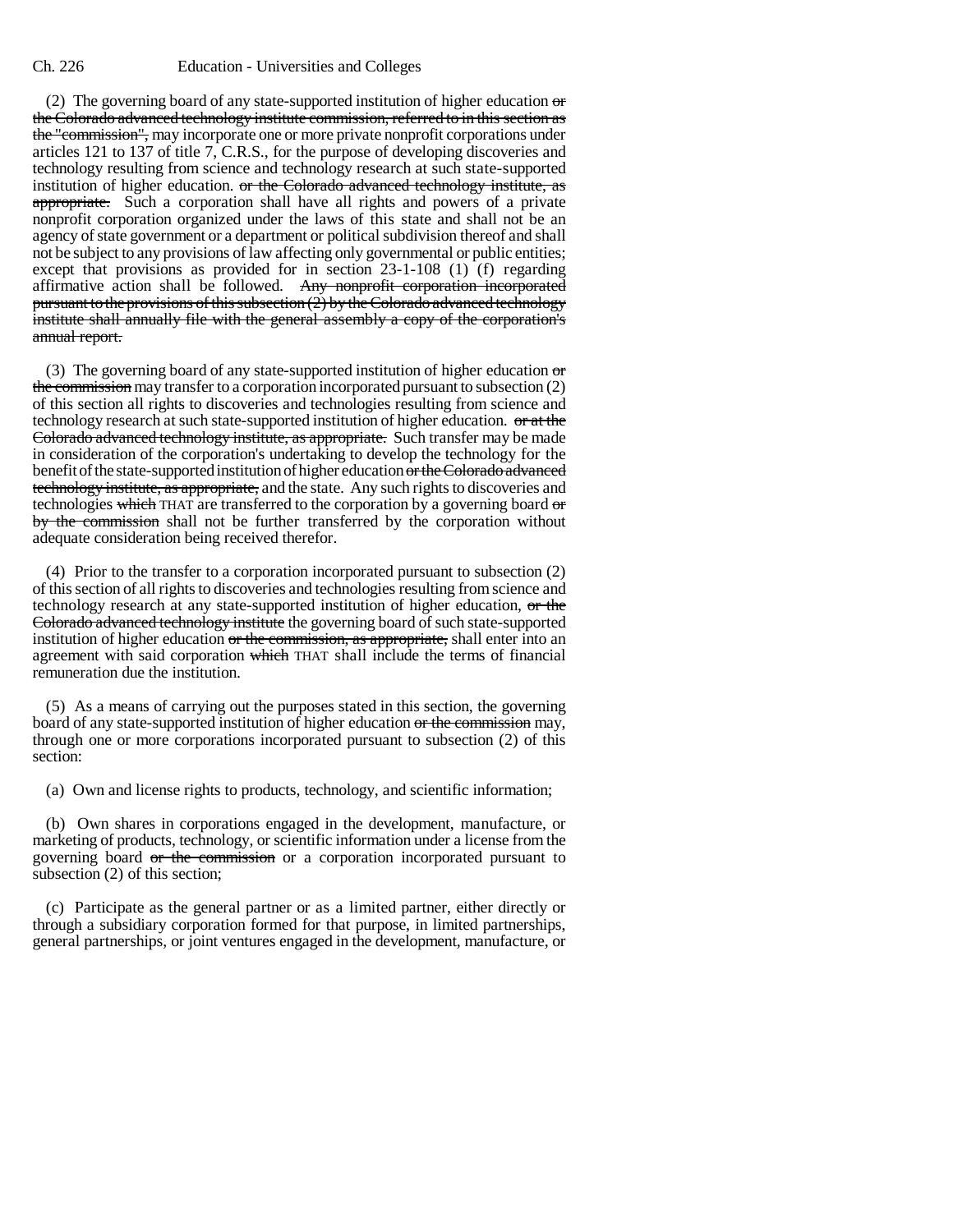marketing of products, technology, or scientific information under a license from the board or the commission or a corporation incorporated pursuant to subsection (2) of this section; except that the governing board and the commission shall be subject to the provisions of section 24-113-104, C.R.S., regarding competition with private enterprise by institutions of higher education;

(d) Develop economic incentives for faculty members and other employees of the state-supported institution of higher education or the Colorado advanced technology institute in order to encourage development of technology, which may include assignment of a share of the royalty payments, payment of supplemental compensation, or such other economic incentives as will in the judgment of the governing board or the commission best promote the purposes of this section;

(e) In the case of a governing board of a state-supported institution of higher education, cooperate with the Colorado advanced technology institute and the commission AND THE OFFICE OF INNOVATION AND TECHNOLOGY CREATED IN THE OFFICE OF THE GOVERNOR in technology transfers pursuant to section 23-11-105 SECTION 23-1-106.7;

(f) Carry on such other activities as the governing board  $or$  the commission may deem appropriate for achieving the purposes of this section.

(6) At the discretion of the governing board of the state-supported institution of higher education, or the commission research facilities and personnel at their own institutions or campuses may be utilized to achieve the purposes of this section.

(7) The state of Colorado or state-supported institution or the Colorado advanced technology institute shall not be held responsible for any debt or liability incurred by the corporation created pursuant to subsection (2) of this section.

**SECTION 10.** 24-32-114 (1) (a) (II), Colorado Revised Statutes, is amended to read:

**24-32-114. Cleanup of illegally disposed of waste tires - waste tire cleanup fund - assistance to counties - legislative declaration - repeal.** (1) (a) Commencing July 1, 1998, the director, in consultation with the executive director of the department of local affairs, shall expend moneys allocated to the division pursuant to section 25-17-202 (3), C.R.S., in the manner set forth in this section as follows:

(II) (A) An amount of up to five percent of the moneys appropriated to the department of local affairs from the waste tire recycling development cash fund may be allocated to the Colorado advanced technology institute created in section 23-11-102, C.R.S. COMMISSION ON HIGHER EDUCATION CREATED IN SECTION 23-1-102, C.R.S., for the purpose of evaluating potential uses for recycled material from motor vehicle waste tires. The institute COMMISSION shall, if possible, utilize such moneys to obtain matching funds from federal or private sources.

(B) The Colorado advanced technology institute COMMISSION ON HIGHER EDUCATION shall annually inform the division regarding the progress that the institute has made in the evaluation of waste tire uses.